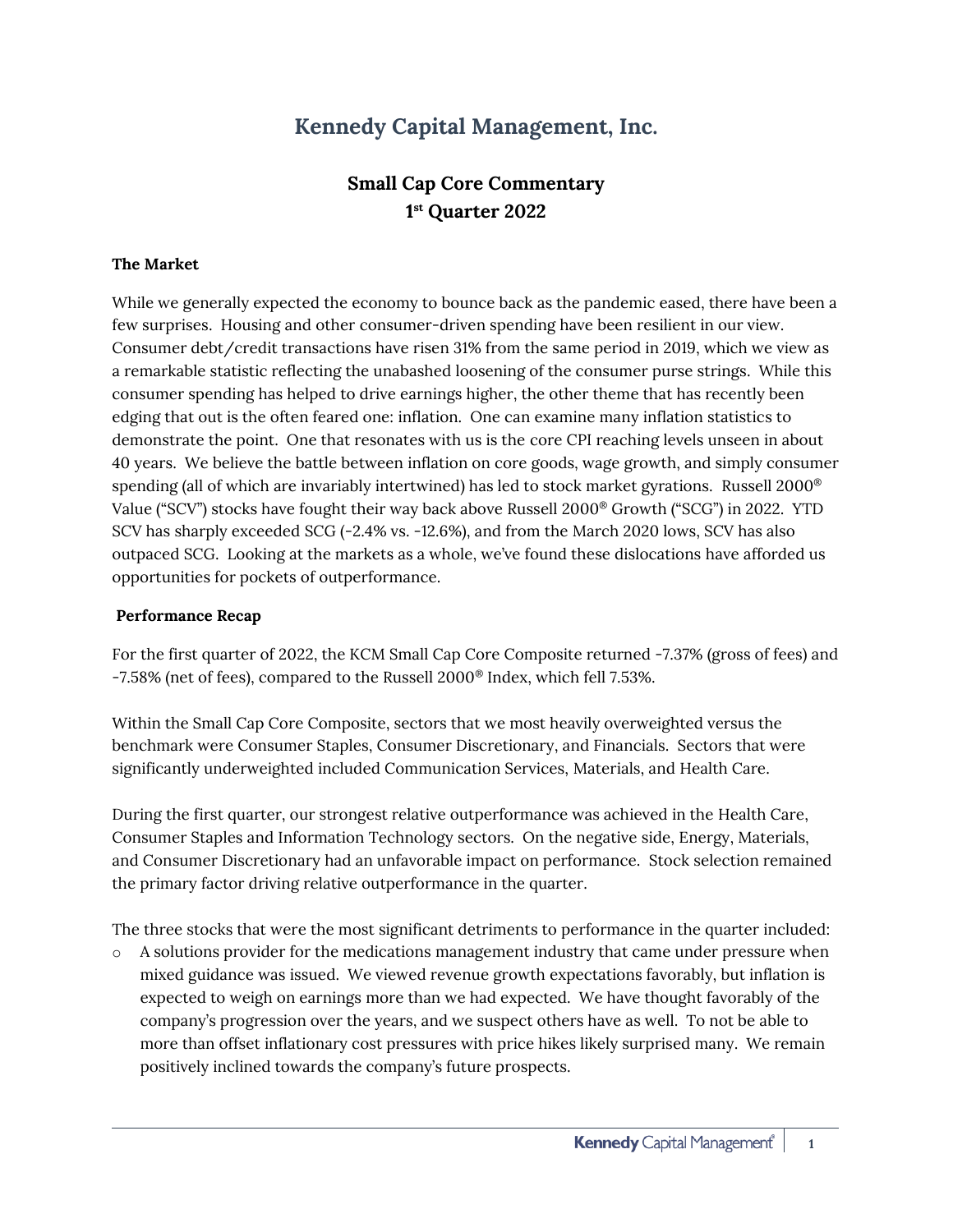- o A supplier and distributor of building products that came under pressure during the quarter. We believe this largely revolved around its clear ties to the home building industry. Fear of the connection of potentially rising interest rates and the rate of new home construction, in our view, weighed on demand for stocks in this sector.
- o A company that manufactures critical fluid delivery subsystems and components that was negatively impacted by supply-chain constraints in the semiconductor capital equipment industry. We expect this impact to be short-lived and believe that spending in the semiconductor space will be a tailwind for the company for many years to come.

The three best performing stocks in the portfolio included:

- o A provider of oil and gas drilling systems that benefitted from the increasingly positive energy environment. As energy prices grew in recent months, we believe that demand for its drilling rigs was positively impacted. We expect this trend to continue for some time and believe the company to be well-positioned to capture growing demand.
- o A distributor of food to grocery stores and restaurants that has been through some challenges throughout the pandemic, but we believe it has emerged in 2022 in a strong position. They recently reported earnings and issued guidance ahead of our expectations, and we see them as well-positioned to drive further shareholder value in 2022.
- $\circ$  A real estate investment trust that owns multi-family apartment buildings in various southeastern U.S. markets and has performed quite well during the first quarter. We are enamored with their strategy of buying buildings, improving them, and driving higher rental rates. We believe this has served them well in what we view as a strengthening multifamily leasing market.

### **Outlook**

While we would characterize the current state of the economy as tenuous, we do not think that precludes one from discovering undervalued stocks. We remain hard at work analyzing trends and potential changing drivers of corporate performance. Internally, we are debating the pressures and opportunities for the consumer. Prices are unquestionably rising, but, at the same time, wages seem to be shifting higher, and jobs are relatively plentiful.

At Kennedy's morning meetings, we have focused more on interest rates than we typically do. Debates have covered the exposure that consumers have to rising rates (e.g., in the form of credit card debt, mortgages, and auto loans) and the benefits they will experience from rising wages and interest income from savings accounts. In a larger sense, we also discuss the environment around growth stocks. As you may have seen in our previous communications, we tend to view growth stocks as marginally less favorable than value stocks in a rising longer-term rate environment. Our logic goes as follows: growth stocks tend to derive more of their positive cash flows further into the future than value stocks; if interest rates are rising, we would put a higher discount rate on those companies' cash flow streams. In other words, we would lower our derived net present value. This is an ongoing debate, and the interest rate environment is far from certain. However, we believe that, if long-term rates are pressured to grow, that will drive investors to favor companies with more near-term cash flow generation. Given the aforementioned move in value stocks vs. growth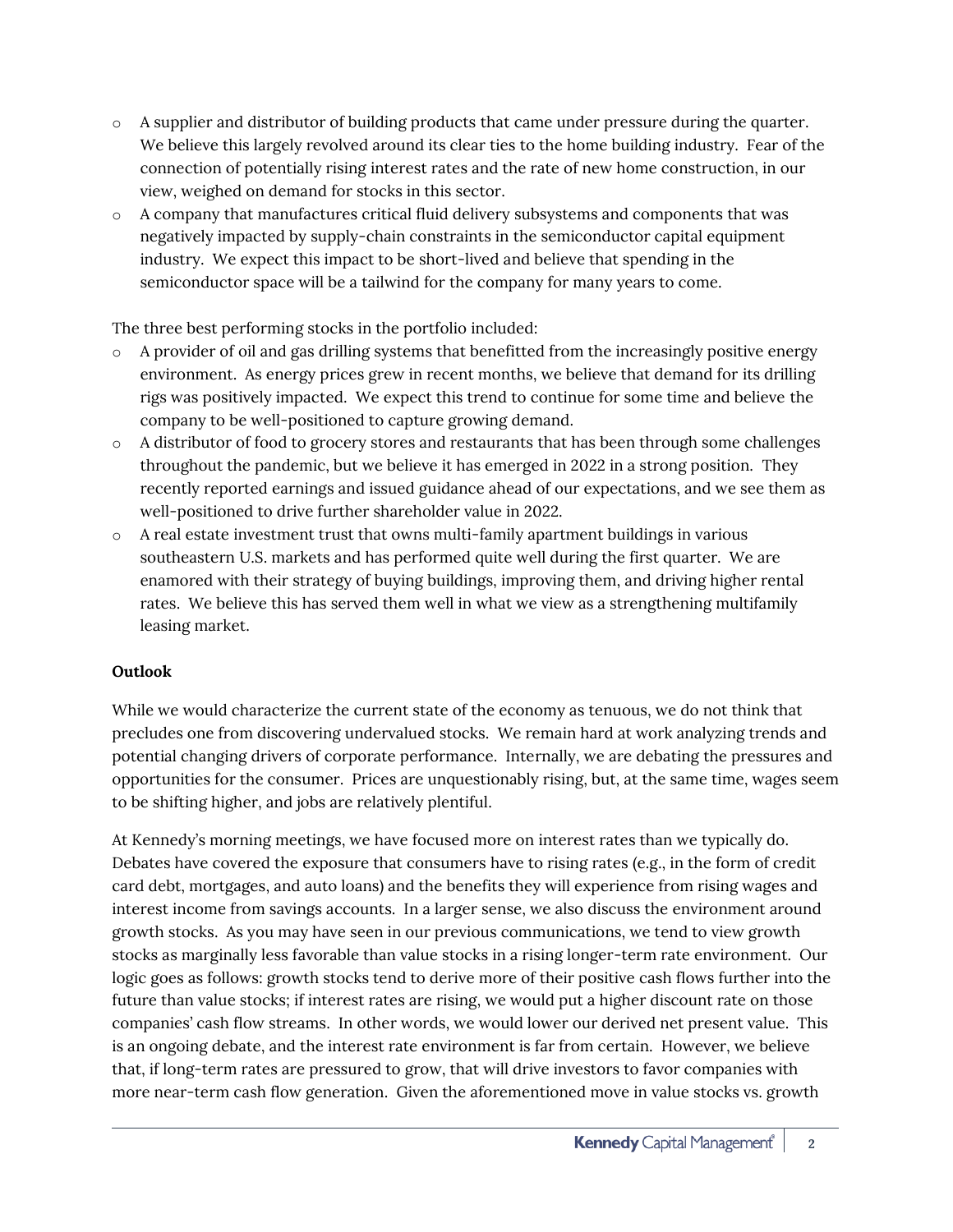stocks, we do not necessarily view this as a completely undiscovered phenomenon. However, we believe it merits continued close attention.

As always, we thank you for the opportunity to manage your account. Please don't hesitate to reach out with any comments or follow-up questions.

Sincerely,

Donald M. Cobin, CFA® Portfolio Manager

#### *Important Disclosures*

*Although the statements of fact and data in this report have been obtained from, and are based upon, sources that the Firm believes to be reliable, we do not guarantee their accuracy, and any such information may be incomplete or condensed. All opinions included in this report constitute the Firm's judgment as of the date of this report and are subject to change without notice. This report is for informational purposes only and is not intended as an offer or solicitation with respect to the purchase or sale of any security. A complete list of all securities recommended by KCM in the preceding year, a full compliant GIPS composite report, and the list of composite descriptions are available upon request from KCM at 10829 Olive Blvd., Suite 100. St. Louis, MO, 63141.* 

*Kennedy Capital Management, Inc. ("KCM") is a Missouri corporation registered as an investment adviser with the Securities and Exchange Commission under the Investment Advisers Act of 1940. Registration with the SEC does not imply any level of skill or training. Clients of the Firm include U.S. corporations, pension and profit sharing funds, colleges and universities, trusts, not-forprofit organizations, foundations, and individuals. KCM claims compliance with the Global Investment Performance Standards (GIPS®).*

*The Small Cap Core Composite contains fully discretionary small cap core accounts that are invested in a mix of small cap value and small cap growth companies, which Kennedy Capital Management, Inc. believes to have strong intrinsic value and growth rates above the Russell 2000® Index. For comparison purposes the composite is measured against the Russell 2000® Index. The U.S. Dollar is the currency used to express performance.*

*Composite specific data provided within this presentation has been calculated from accounts that are discretionary as defined in this paragraph. The assets shown are derived only from discretionary accounts. Non-discretionary accounts, as defined by KCM, are accounts that are not included in the composite due to one or any combination of the following criteria: there were significant cash inflows or outflows within the account; the account's asset level did not meet the minimum requirement to remain in the composite; the account assets are managed by others using our non-discretionary model. The temporary removal of such an account occurs at the beginning of the month and the account re-enters the composite the month after the criteria has been met.*

*Performance returns presented Gross of Fees do not reflect the deduction of investment advisory fees and include the reinvestment of all income. A client's return will be reduced by the advisory fees and other expenses incurred by the account as described in Form ADV Part 2A. For example, an annual advisory fee of 1% compounded quarterly over 10 years will reduce a gross 14.44% annual return to a net 13.24% annual return. Form ADV Part 2A is available upon request. The GIPS® are a set of standardized, industrywide ethical principles that provide investment firms with guidance on calculating and reporting their investment results to prospective clients to ensure fair representation and full disclosure of an investment firm's performance history.*

*The performance figures reported herein are unaudited, may be based upon information obtained via electronic data sources ("feeds") and may be subject to change. Data feeds from many of KCM clients' selected custodians are obtained through third party, and are used to compare custodial data to KCM's client account records as frequently as daily. Monthly, KCM reviews clients' account holdings along with cash and share quantities against the custodial statements. In some instances, variances may exist*